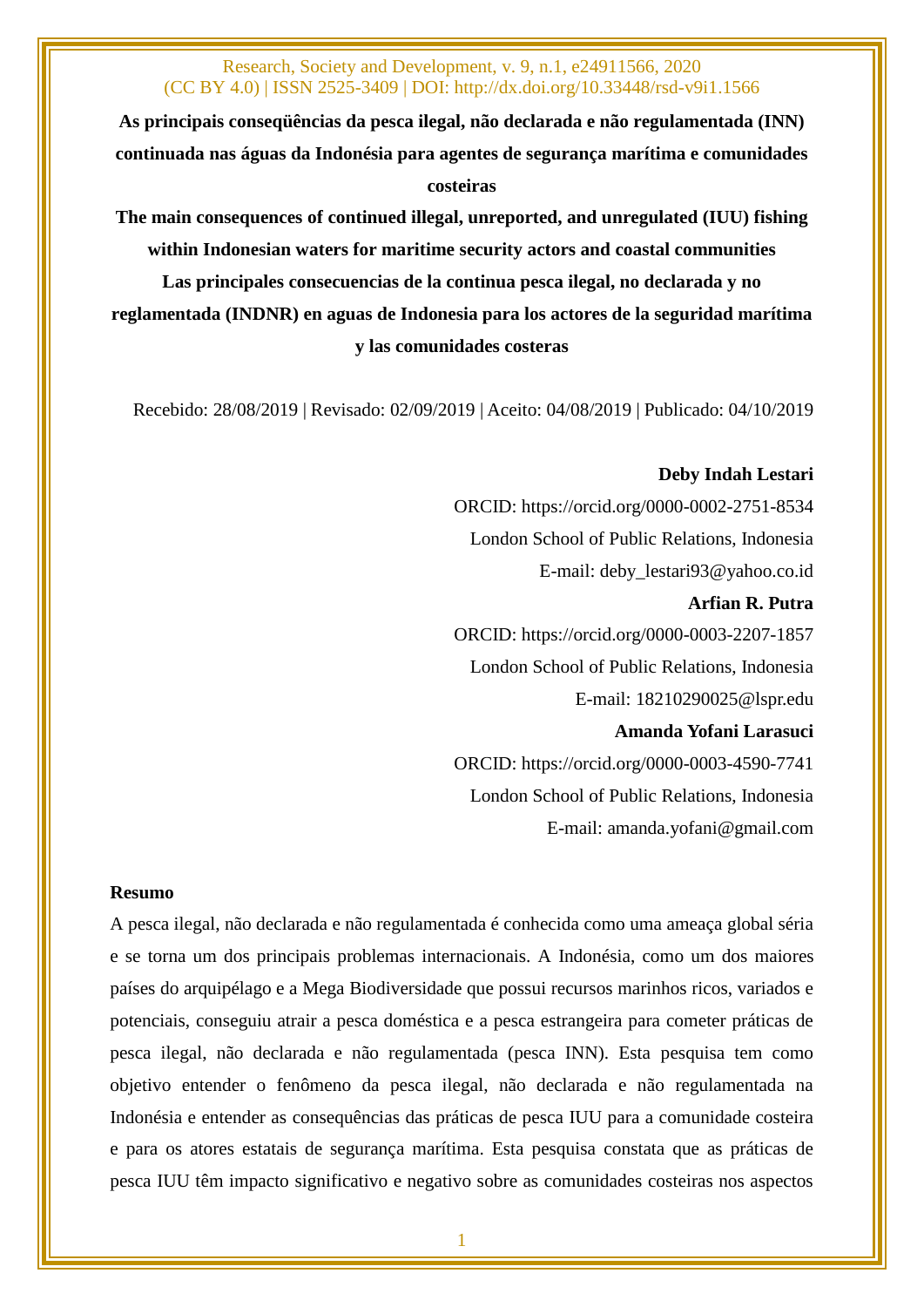econômico, ambiental e social. Além disso, as práticas de pesca INN também têm um impacto significativo e negativo na integridade dos atores estatais da segurança marítima na proteção das águas da Indonésia.

**Palavras-chave:** Consequências; Pesca INN; Indonésio; Marítimo.

#### **Abstract**

Illegal, Unreported and Unregulated Fishing is known as a global serious threat and become International major issues. Indonesia, as one of the biggest archipelago countries and Mega Biodiversity that has rich, various, and potential marine resources has succeeded in attracting domestic fisheries and foreign fisheries to commit Illegal, Unreported and Unregulated Fishing (IUU Fishing) practices. This research aims to understand the phenomenon of Illegal, Unreported and Unregulated Fishing in Indonesia and to understand the consequences of IUU Fishing practices to the coastal community and the maritime security state actors. This research finds that IUU Fishing practices have significant and negative impact towards Coastal communities on Economic, Environmental, and Social aspect. Furthermore, IUU Fishing practices has also significant and negative impact on the integrity of Maritime Security State Actors in protecting Indonesian waters.

**Keywords:** Consequences; IUU Fishing; Indonesian; Maritime.

#### **Resumen**

La pesca ilegal, no declarada y no reglamentada se conoce como una amenaza mundial grave y se convierte en un importante problema internacional. Indonesia, como uno de los países más grandes del archipiélago y la Mega Biodiversidad que tiene recursos marinos ricos, variados y potenciales, ha logrado atraer a las pesquerías nacionales y extranjeras a cometer prácticas de pesca ilegal, no declarada y no reglamentada (pesca INDNR). Esta investigación tiene como objetivo comprender el fenómeno de la pesca ilegal, no declarada y no reglamentada en Indonesia y comprender las consecuencias de las prácticas de pesca INDNR para la comunidad costera y los actores estatales de la seguridad marítima. Esta investigación encuentra que las prácticas de pesca INDNR tienen un impacto significativo y negativo para las comunidades costeras en el aspecto económico, ambiental y social. Además, las prácticas de pesca INDNR también tienen un impacto significativo y negativo en la integridad de los actores estatales de seguridad marítima en la protección de las aguas de Indonesia. **Palabras clave:** Consecuencias; Pesca INDNR; Indonesio; Marítimo.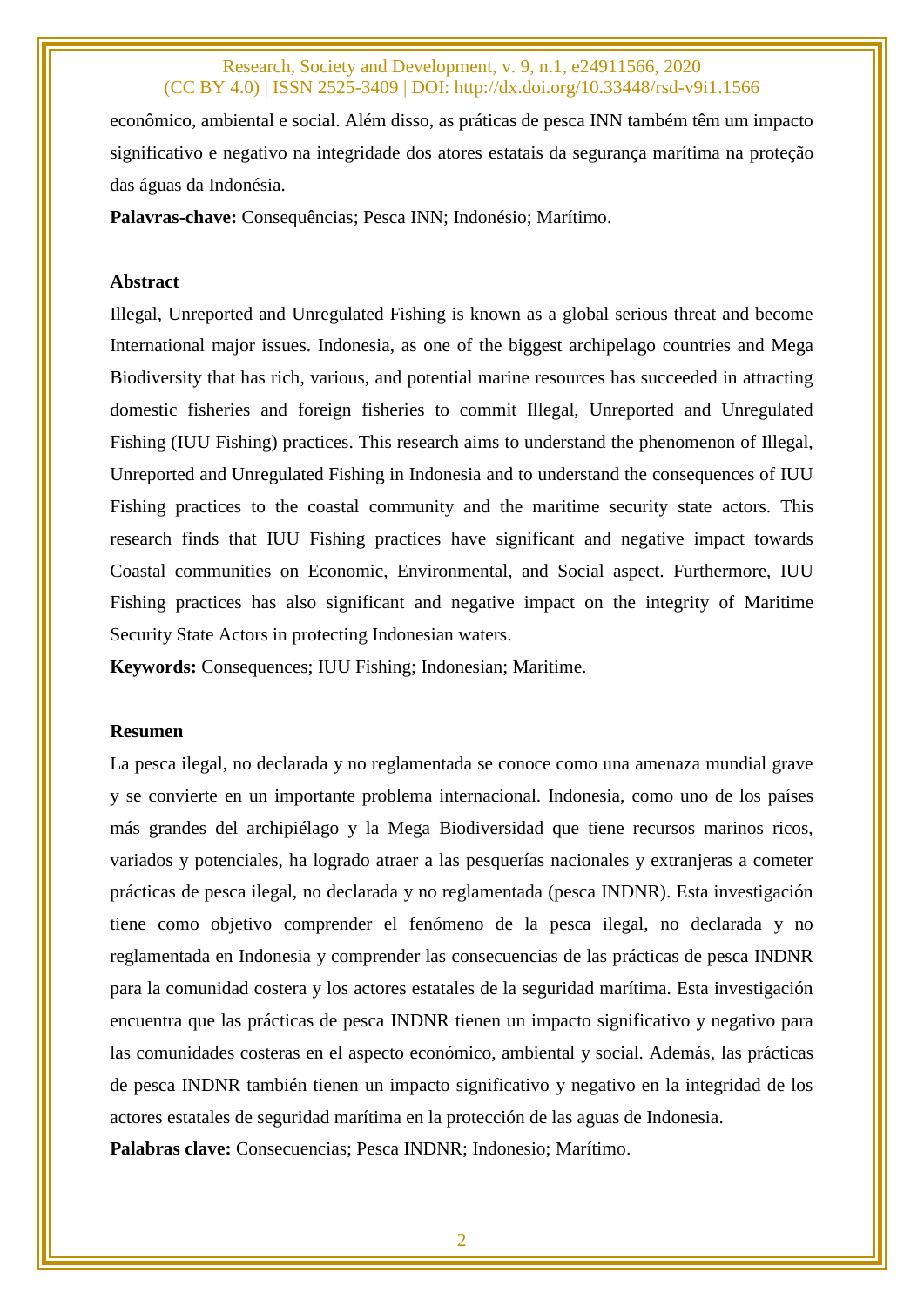## **1. Introduction**

Indonesia is one of the biggest archipelago countries with 17.504 islands that possess wide waters territorial. 75 percent of the total of Indonesian territory is sea waters. The width of Indonesian seawater is around 5.8 million Km2 that consists of 0.3 million Km2 of territorial sea; 2.8 million Km2 of high seas; and 2.7 million Km2 of Exclusive Economic Zone (EEZ). In addition to vast marine waters, Indonesia also has rich and various marine resources that have important meaning for Indonesia especially because it contains fisheries resources (Dahuri, 2010). It causes fisheries resources to have an enormous potency as one of the sources of Indonesian economic growth. Based on the status of Indonesian Biodiversity by the Indonesian Institute of Science, Indonesia has 1.400 fisheries species in 2011. Therefore, Indonesia is called as one of Mega Biodiversity (Septaria, 2016). The vast sea area and the wealth of marine resources owned by Indonesia make Indonesia become the second major producer countries of marine captured fisheries in the world after China. Indonesia produces 7.7% of global fish production reaching 6,109,783 tons in 2016 as seen in table 1 below (FAO, 2016):

|                                 |                      |            |            |                                   | Variation,      |                             |
|---------------------------------|----------------------|------------|------------|-----------------------------------|-----------------|-----------------------------|
| Country                         | Average<br>2005–2014 | 2015       | 2016       | 2005-2014<br>(average)<br>lo 2016 | 2015 to<br>2016 | 2015<br>to 2016<br>(lonnes) |
| China                           | 13 189 273           | 15 314 000 | 15 246 234 | 15.6                              | $-0.4$          | $-67766$                    |
| Indonesia                       | 5 074 932            | 6 216 777  | 6109783    | 20.4                              | $-1.7$          | $-106994$                   |
| United States of<br>America     | 4757179              | 5019399    | 4897322    | 2.9                               | $-2.4$          | $-122077$                   |
| <b>Russian Federation</b>       | 3 601 031            | 4 172 073  | 4 466 503  | 24.0                              | 7.1             | 294 430                     |
| Total<br>Peru                   | 6 438 839            | 4786551    | 3774887    | $-41.4$                           | $-21.1$         | $-1011664$                  |
| <b>Excluding anchoveta</b>      | 989 918              | 1016 631   |            | $-7.1$                            | $-9.5$          | $-96784$                    |
| India                           | 3 218 050            | 3 497 284  | 3 599 693  | 11.9                              | 2.9             | 102 409                     |
| Japan-                          | 3 992 458            | 3 423 099  | 3 167 610  | $-20.7$                           | $-7.5$          | $-255489$                   |
| <b>Viet Nam</b>                 | 2 081 551            | 2 607 214  | 2 678 406  | 28.7                              | 2.7             | 71 192                      |
| Norway                          | 2 348 154            | 2 293 462  | 2033 560   | $-13.4$                           | $-11.3$         | $-259.902$                  |
| Philippines                     | 2155951              | 1948 101   | 1865213    | $-13.5$                           | $-4.3$          | $-8288$                     |
| Malaysia                        | 1 387 577            | 1 486 050  | 1 574 443  | 13.5                              | 5.9             | 88 393                      |
| Chile<br>Total                  | 3 157 946            | 1786249    | 1 499 531  | $-52.5$                           | $-16.1$         | $-286718$                   |
| <b>Excluding anchoveta</b>      | 2 109 785            | 1 246 154  | 1162095    | $-44.9$                           | $-6.7$          | $-84059$                    |
| Morocco                         | 1074063              | 1 349 937  | 1 431 518  | 33.3                              | 6.0             | 81 581                      |
| Republic of Korea               | 1746 579             | 1 640 669  | 1 377 343  | $-21.1$                           | $-16.0$         | $-2633326$                  |
| Thailand                        | 1830315              | 1 317 217  | 1 343 283  | $-26.6$<br>2.0                    |                 | 26 066                      |
| Mexico                          | 1 401 294            | 1315851    | 1311089    | $-6.4$                            | $-0.4$          | $-4762$                     |
| Myanmar"                        | 1 159 708            | 1 107 020  | 1185 610   | 22                                | 7.1             | 78 590                      |
| Iceland                         | 1 281 597            | 1318916    | 1067015    | $-16.7$                           | $-19.1$         | $-251901$                   |
| Spain                           | 939 384              | 967 240    | 905 638    | $-3.6$                            | $-6.4$          | $-61602$                    |
| Canada                          | 914 371              | 823 155    | 831 614    | $-9.1$                            | 1.0             | 8 459                       |
| Taiwan, Province of<br>China    | 960 193              | 989 311    | 750 021    | $-21.9$                           | $-24.2$         | $-239290$                   |
| Argentina                       | 879 839              | 795 415    | 736 337    | $-16.3$                           | $-7.4$          | $-59078$                    |
| Ecuador                         | 493 858              | 643 176    | 715 357    | 44.9                              | 11.2            | 72 181                      |
| <b>United Kingdom</b>           | 631 398              | 65 451 506 | 701 749    | 11.1                              | $-0.4$          | -2 753                      |
| Denmark                         | 735 966              | 868 892    | 670 207    | $-8.9$                            | $-22.9$         | $-198665$                   |
| <b>Total 25 major countries</b> | 65 451 506           | 66 391 560 | 63 939 966 | $-2.3$                            | $-3.7$          | $-2451594$                  |
| Total other 170<br>countries    | 14 326 675           | 14856282   | 15 336 882 | 7.1                               | 3.2             | 480 600                     |
| <b>World total</b>              | 79 778 181           | 81 247 842 | 79 276 848 | $-0.6$                            | $-2.4$          | $-1970994$                  |
| Share of 25 major<br>countries  | 82.0%                | 81.7%      | 80.7%      |                                   |                 |                             |

Table 1. Marine capture fisheries: major producer countries

 $Source: FAO, 2016$ 

roduction figures for 2015 and 2016 are FAO estim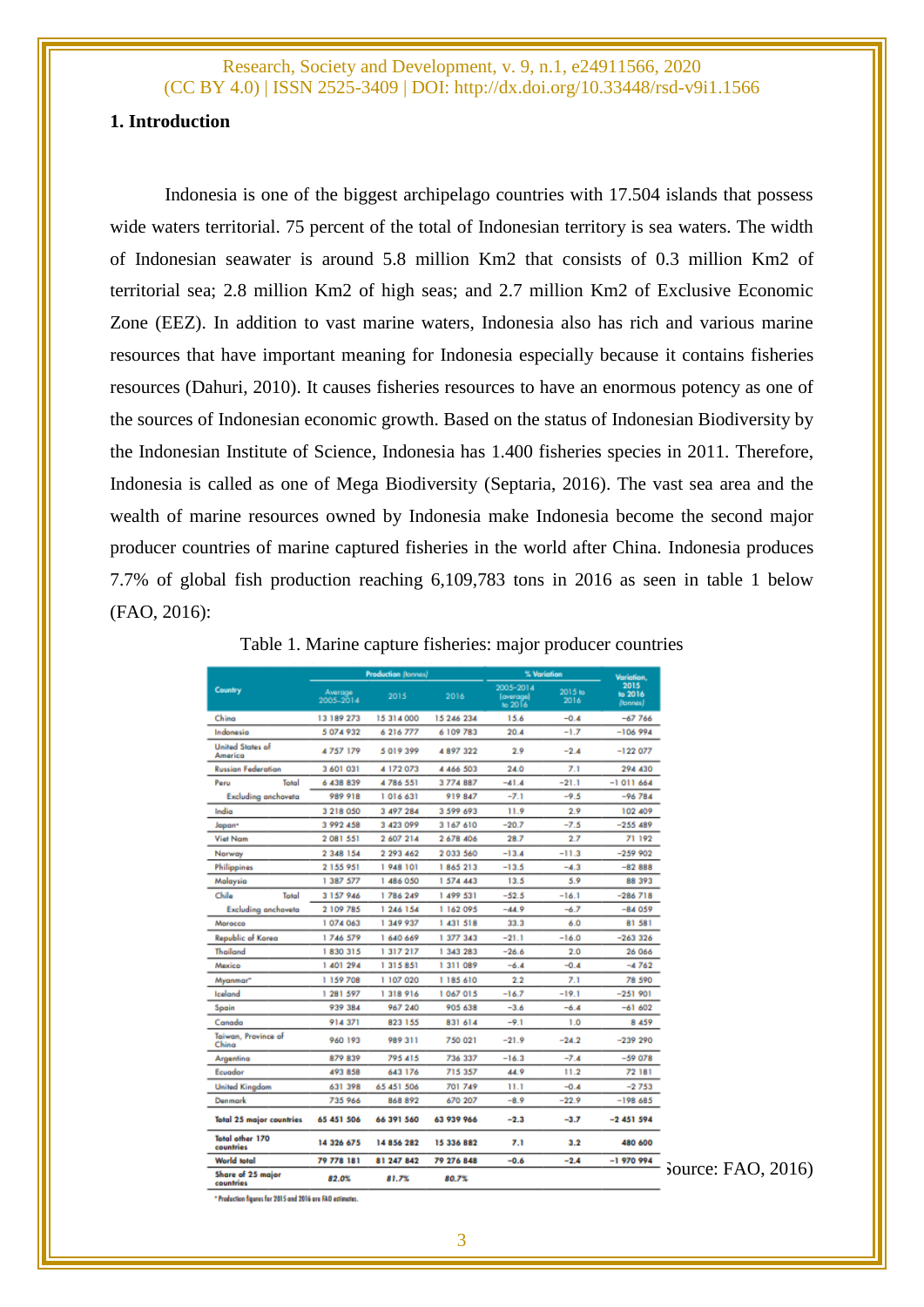The potentials of Indonesian marine waters has succeeded in attracting not only traditional or domestic fisheries but also foreign fisheries with their small boat or even big vessels to do an illegal activity called Illegal, Unreported and Unregulated fishing (IUU Fishing). The FAO (Food and Agriculture Organization of the United Nations) stated that Illegal, Unreported and Unregulated Fishing refers to activities that are conducted by national or foreign fishing vessels in maritime waters under the jurisdiction of the state without any permission from the state which have not been reported or misreported to the related national authorities in a way that is contradictory with the regulation established by the its RFMOs (Regional Fisheries Management Organizations) (Schmidt, 2004).

The IUU Fishing practices certainly result in many negative impacts. These activities will harm both the fish stocks of the victim states and even the global fish stocks. In addition, IUU Fishing practices will also endanger the marine environment because in its operations the perpetrators of IUU Fishing uses dangerous ways such as bombing or using chemicals to capture the marine resources. The impacts will affect the coastal community and the maritime security actors.

This paper aims to explain the phenomenon of Illegal, Unreported and Unregulated Fishing in Indonesia and to explain about the impacts and consequences of IUU Fishing practices to the coastal community and the maritime security state actors. Indonesian Ministry of Marine Affairs and Fisheries (KKP), Navy (TNI-AL), and Indonesian National Marine Police are maritime security actors that will be highlighted in this paper. Other than that, actions that have been taken by the Indonesian government against IUU Fishing within Indonesian waters in addressing the IUU Fishing issue will also be explained in this paper.

### **2. Literature Review**

Illegal, Unreported and Unregulated Fishing is known as a global serious threat and become International major issues since it is affecting not only Exclusive Economic Zone (EEZ) of a country but also internal waters. In fact, in some countries such as Australia, an IUU Fishing practice is also considered as a violation of sovereignty (Gallic & Cox, 2006). By capturing marine resources illegally in EEZ of a certain state, and if it is done by foreign fisheries, it is certainly interfering with the sovereignty of a state. Illegal, Unreported and Unregulated Fishing practices in Indonesia is still becoming unresolved problem yet, since the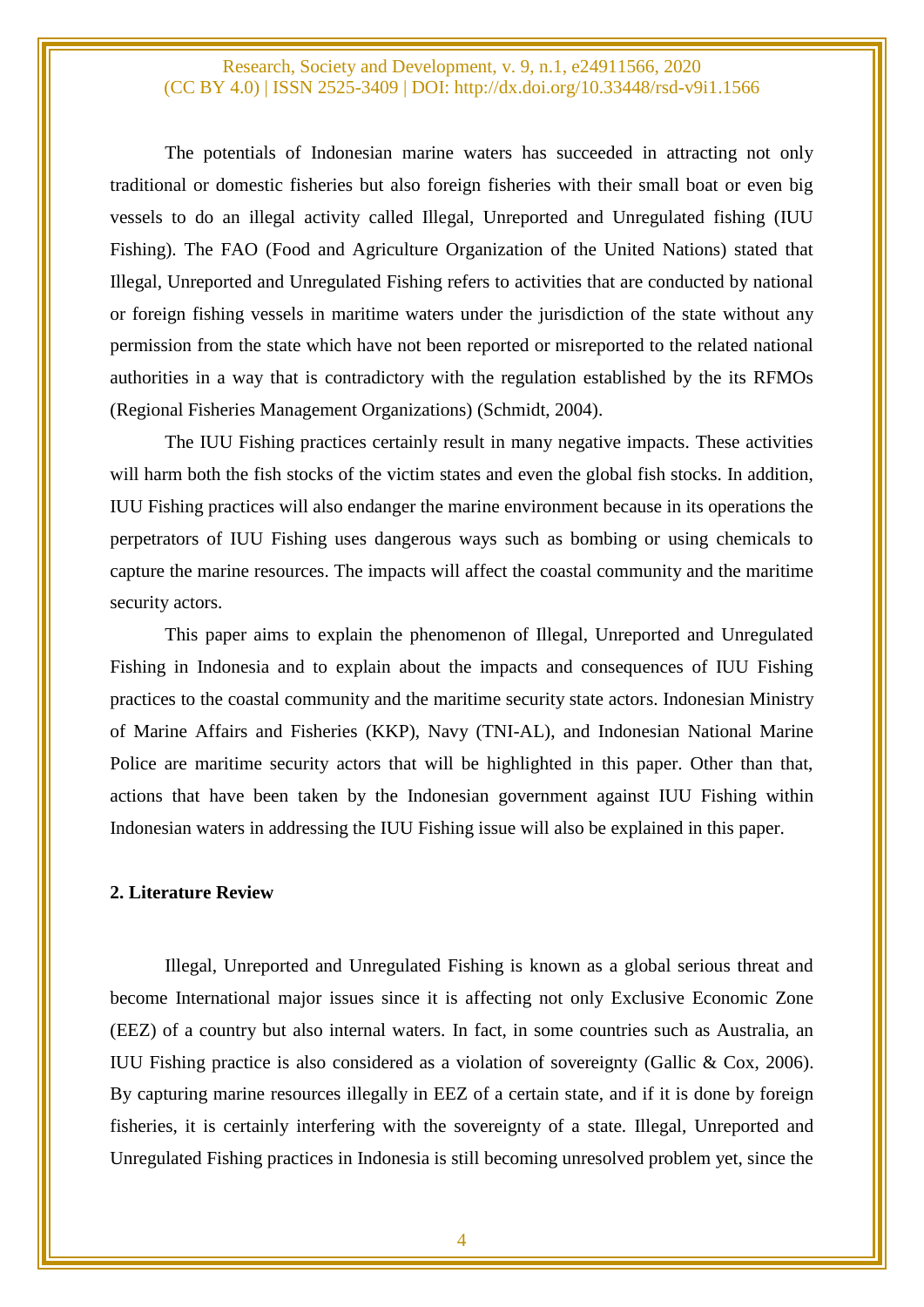activities of IUU Fishing still happen quite often in Indonesian waters. The foreign fisheries who frequently entering Indonesian waters are fisheries from Thailand, Vietnam, Philippines, and Malaysia since they are neighboring countries geographically, so that it is easier for them to get into Indonesian waters (Muhamad, 2012).

In Indonesian territorial waters, 95% of IUU Fishing activities committed by small scale of Indonesian fishing vessels and 5% is performed by foreign fishing vessels that flying the Indonesian flag (Septaria, 2016). Refer to the Annual Report of Indonesian Ministry of Marine Affairs and Fisheries in 2017, KKP's guard ship has succeeded arrests and examines 3.727 vessels which committed on illegal fishing activities. As shown in table 2 below;

Table 2. The Recapitulation of the Number of Vessels Examined and Arrested during 2014-2017 Periods.

|         |              | Examined |                | Arrested     |         |         |  |  |
|---------|--------------|----------|----------------|--------------|---------|---------|--|--|
| Year    | Indonesian's | Foreign  |                | Indonesian's | Foreign |         |  |  |
|         | Vessel       | Vessel   | <b>Amounts</b> | Vessel       | Vessel  | Amounts |  |  |
| 2014    | 2.028        | 16       | 2.044          | 22           | 16      | 38      |  |  |
| 2015    | 6.720        | 62       | 6.782          | 48           | 60      | 108     |  |  |
| 2016    | 3.995        | 149      | 4.144          | 23           | 140     | 163     |  |  |
| 2017    | 3.636        | 91       | 3.727          | 45           | 85      | 130     |  |  |
| Amounts | 16.379       | 318      | 16.697         | 138          | 301     | 439     |  |  |
|         |              |          |                |              |         |         |  |  |

(Source: Pudjiastuti, 2018)

It consists of 3.636 of Indonesian domestic vessels and 91 of foreign vessels. From the examining process, it results 130 vessels arrested which consist of 45 Indonesian vessels and 85 foreign vessels. The number of vessels originating from Vietnam that arrested by KKP (*Kementerian Kelautan dan Perikanan*) has the highest number, there are 68 units of vessels. It followed by 11 Malaysian vessels and one Timor Leste vessel (Pudjiastuti, 2018).

In security operations carried out by KKP, they also implemented law number 45/2009 related to sinking illegal fishing perpetrator vessels. From its operations, 127 fishing vessels have sunk in 2017. It consists of 123 foreign fishing vessels and 4 Indonesian fishing vessels. 90 out of 123 fishing vessels were originating from Vietnam, 19 Philippines fishing vessels, 13 Malaysian fishing vessels, and 1 Thailand fishing vessels (Pudjiastuti, 2018). Table 3 below represents the recapitulations of the number of illegal fishing perpetrator vessels sunk by KKP:

> Table 3. The Recapitulations of the Number of Illegal Fishing Perpetrator Vessels Sunk by KKP during 2014-2017 Periods.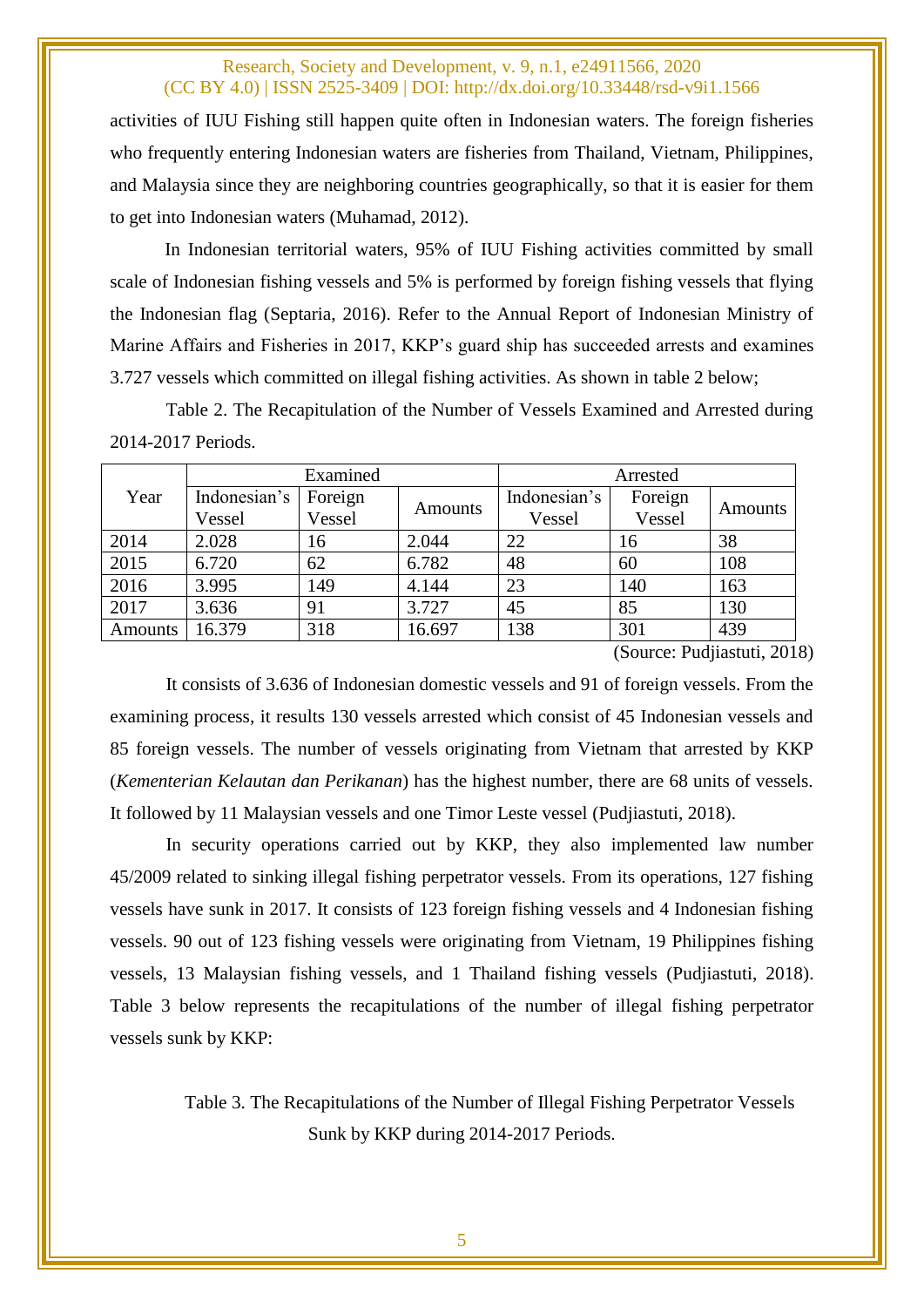|                |                                        | KIA            |     |                |                                             |   |               |                | KII                           |           |              |
|----------------|----------------------------------------|----------------|-----|----------------|---------------------------------------------|---|---------------|----------------|-------------------------------|-----------|--------------|
| NO.            | <b>PERIODE</b><br><b>PENENGGELAMAN</b> |                |     | $\bigodot$     |                                             |   |               |                |                               |           | <b>TOTAL</b> |
|                |                                        |                |     |                | FILIPINA VIETNAM THAILAND MALAYSIA TIONGKOK |   | <b>BELIZE</b> | <b>NIGERIA</b> | <b>PAPUA</b><br><b>NUGINI</b> | INDONESIA |              |
| 1              | Periode Oktober<br>s.d Desember 2014   |                | 3   | $\overline{2}$ |                                             |   |               |                | $\overline{2}$                |           | 8            |
| $\overline{2}$ | Periode 9 Februari<br>2015             |                |     | 1              |                                             |   |               |                |                               |           | 1            |
| 3              | Periode 20 Mei<br>2015                 | 18             | 11  | 10             | $\overline{4}$                              | 1 |               |                |                               |           | 44           |
| 4              | Periode 18 Agustus<br>2015             | 11             | 13  | 6              | $\overline{2}$                              |   |               |                |                               | 4         | 36           |
| 5              | Periode 19 dan<br>20 Oktober 2015      | 4              | 6   | $\overline{2}$ |                                             |   |               |                |                               |           | 12           |
| 6              | Periode 31 Oktober<br>2015             |                | 6   |                |                                             |   |               |                |                               |           | 6            |
| 7              | Periode 15<br>Desember 2015            |                |     |                | 4                                           |   |               |                |                               |           | 4            |
| 8              | Periode 31<br>Desember 2015            | $\overline{2}$ |     |                | $\overline{2}$                              |   |               |                |                               | 6         | 10           |
| 9              | Periode 22 Februari<br>2016            |                |     |                |                                             |   |               | 1              |                               |           | 1            |
| 10             | Periode 14 Maret<br>2016               | 7              | 11  |                | 8                                           |   | 1             |                |                               | 4         | 31           |
| 11             | Periode 5 April<br>2016                |                | 13  |                | 10                                          |   |               |                |                               |           | 23           |
| 12             | Periode 17 Agustus<br>2016             | 16             | 35  |                | ğ                                           |   |               |                |                               |           | 60           |
| 13             | Periode 1 April<br>2017                | 19             | 46  |                | 12                                          |   |               |                |                               | 4         | 81           |
| 14             | Periode 29 Oktober<br>2017             |                | 44  | 1              | 1                                           |   |               |                |                               |           | 46           |
|                | <b>JUMLAH</b>                          | 78             | 188 | 22             | 52                                          | 1 | 1             | 1              | $\overline{2}$                | 18        | 363          |

#### (Source: Pudjiastuti, 2018)

Based on the table 3 above, it can be seen that there were 127 fishing vessels sunk by KKP in 2017. The number increased compared to 2016 which only 115 fishing vessels (Pudjiastuti, 2018). From the data above, it can be seen that the foreign fishing vessels caught by KKP were dominated by ASEAN countries. According to Nova (2017) one of the factors why the intensity of IUU Fishing practices is high within ASEAN countries is because of the border of the state is adjacent with the Exclusive Economic Zone (EEZ) of the other countries, so that it is easier for foreign fishermen from ASEAN countries to enter EEZ of the other states (Nova, 2017).

## **3. Discussions**

#### -**The Impacts of Illegal, Unreported and Unregulated Fishing Practices**

Year over year, the problem of Illegal, Unreported, Unregulated Fishing has been increasing, especially in coastal states such as Indonesia. It became a classic issue that is still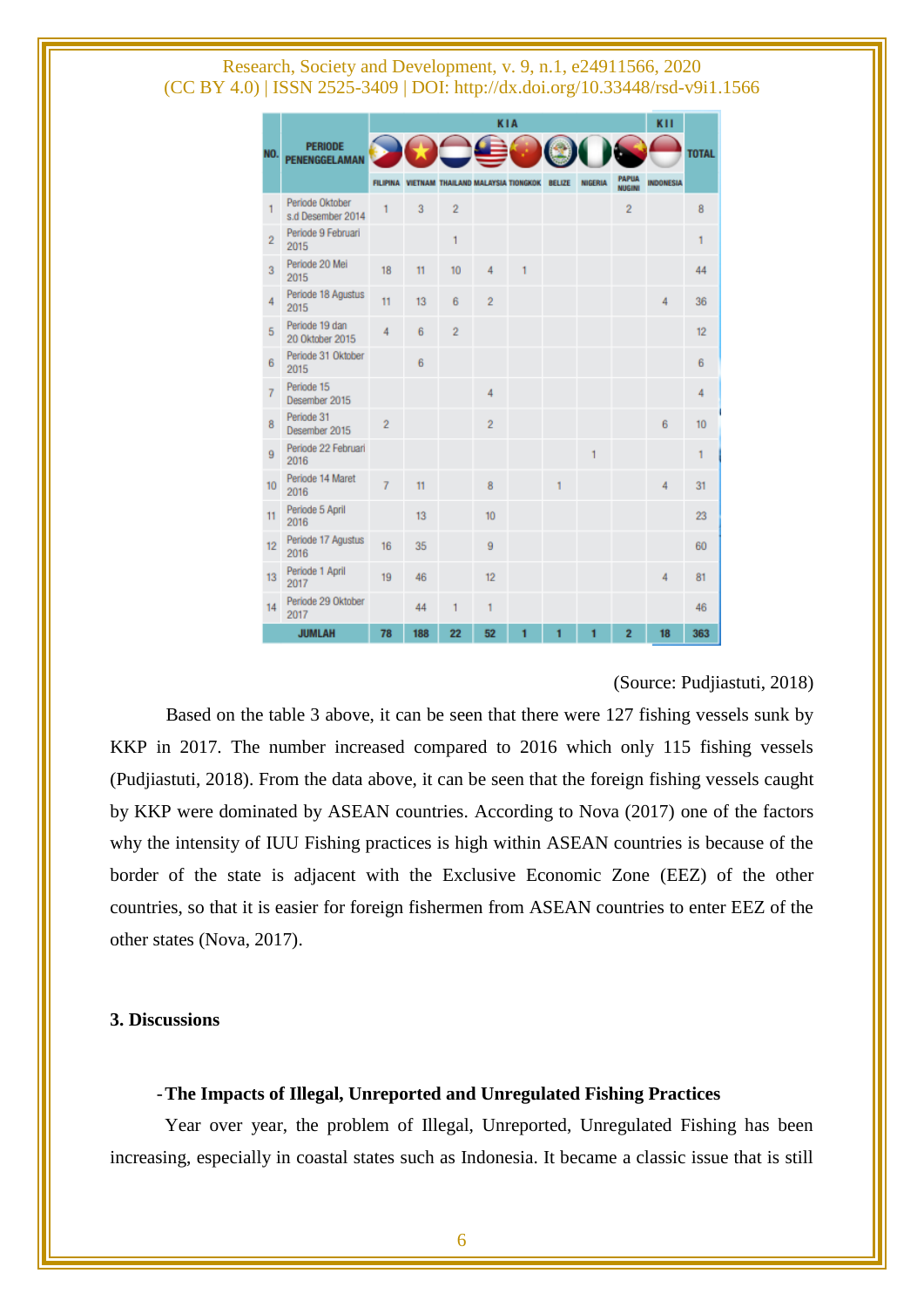unresolved even though some actions have been taken by the government against them (Nova, 2017). The IUU Fishing practices provide significant loss and negative impacts. It can threaten Indonesia economically and causes significant damages to the marine environment and directly affect the ecosystems and fish habitat in the oceans (Agnew et al., 2009). Moreover, IUU Fishing practices will cause social impact as well primarily for the coastal communities (Gallic & Cox, 2006). In fact, impacts of IUU Fishing do not only apply to the coastal communities, but also to the Indonesian maritime security actors such as Indonesian Ministry of Marine Affairs and Fisheries (KKP), Maritime Security Agency (BAKAMLA), Indonesian National Police, and Navy (TNI AL) who have important role in security, defense, and safeguards the Indonesian territorial waters (Putri, Windiani, & Hanura, 2016).

## - **Impacts on Coastal Communities**

In the previous time, the system of Indonesia's defense against illegal, unreported, unregulated fishing had not been developed well. It has caused Indonesia to be very vulnerable to IUU Fishing activities and it was easier to commit such crime towards Indonesian waters (Septaria, 2016). The main impact on the accumulated event is absolutely beneficial to the Indonesian citizens, especially for those who live in coastal areas.

The continuity of IUU Fishing activities will reduce fish stocks in Indonesian waters. It will cause an economic impact on the fishermen since oceanic resources are their main source of income. Food and Agriculture Organization/FAO mentioned that the loss of Indonesian oceanic resource caused by illegal, unreported, unregulated fishing reaches 30 trillion Indonesian rupiah per year (Putri et al., 2016).

Economical Loss experienced by the state will affect the coastal community's income. In the end, the coastal community must accept the consequences of IUU Fishing practice where their business will be disrupted and they will face big loss of their income (Septaria, 2016). Fisherman's income reduced, and with the reduced amount of fish in the market, prices go up, scarcity rises, along with citizens' poverty. This event naturally causes "change" within Indonesian fishermen and coastal community. The fishermen could not get enough income by catching fish in the ocean. The decreasing of fish stocks in the ocean will cause suffering for the legal fishermen because it might lead to increase their costs but they only got small revenue (Beke & Bomeyer, 2014). Another consequence is the coastal community no longer can utilize ocean resources as their main source of food.

If Illegal, Unreported and Unregulated Fishing practices keep continue, making fishermen as a profession will be no longer as viable as it used to be. According to the data of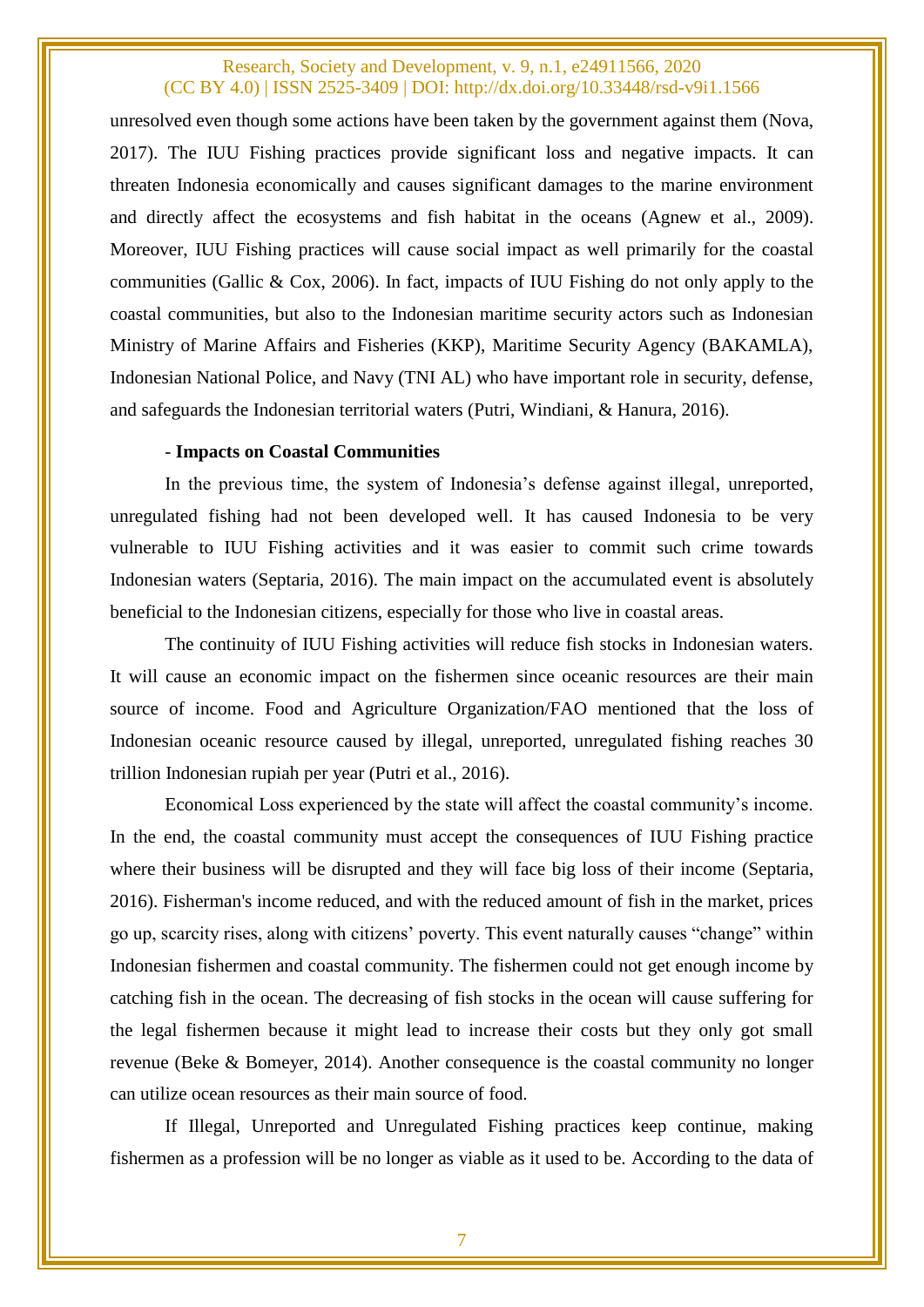Central Bureau Statistics (BPS) Indonesia for the period 2003-2013, it represents that the number of traditional fishermen has decreased from 1.6 million to 864,000 households (International Organization for Migration, 2016).

Besides the economic impact, there is also another impact which the effect might not be seen immediately, but rather would gradually be seen after a few years or so, which is an environmental impact. The IUU Fishing practices will significantly affect the sustainability of marine and coastal environment (Nova, 2017). The IUU Fishing perpetrators would not only reduce the Indonesian oceanic resources but also pollute and give major damages to the marine environment. Destructive fishing practices and inappropriate fishing gears are some of the techniques used by IUU Fishing perpetrators that cause damage to the marine ecosystem (Garcia, 2003).

One of IUU Fishing gears used by the IUU Fishing perpetrators is trawl. RFMO (Regional Fisheries Management Organizations) stated that in 1980, some marine ecosystems such as sea birds habitat, turtles, and marine mammals have been damaged because of use of trawl in IUU Fishing operations (Palma, Tsamenyi, & Edeson, 2010). Besides the use of trawl, on the IUU Fishing activities, the perpetrators ironically use several danger substances such as cyanide and bombs or dynamite to capture the fishes (Nova, 2017).

Use of bombs and cyanide naturally endanger and harm the marine environment. It causes death to marine organisms and destroys the coral reefs. In Indonesia, more than 75% of the total area of coral reefs has been damaged because of IUU Fishing practices (Dahuri, 2000). Indonesia is known as a country which has beautiful and diverse coral reefs, thus the beauty can attract tourists to explore Indonesia.

By the destruction of the Indonesian marine environment caused by IUU Fishing practices, it will reduce the opportunities of ecotourism (Meere & Lack, 2008). The continuity of IUU Fishing practices would not only affect the fishing industry but also the tourism sector. The consequences that arise from the marine environmental damage are decreasing Indonesian income from the tourism sector since one of the sources of GDP in Indonesia came from the tourism sector. Meanwhile, the coastal community will directly affected by the decreasing GDP condition. Consequently, they will lose their opportunity to use the magnificence of the marine environment as one of the sources of their income and it will bring them to poverty.

Besides economic and environmental impacts, Illegal, Unreported and Unregulated Fishing practices also can cause social impact. The social impact of Illegal, Unreported and Unregulated Fishing essentially comes from the economic impact. As mentioned previously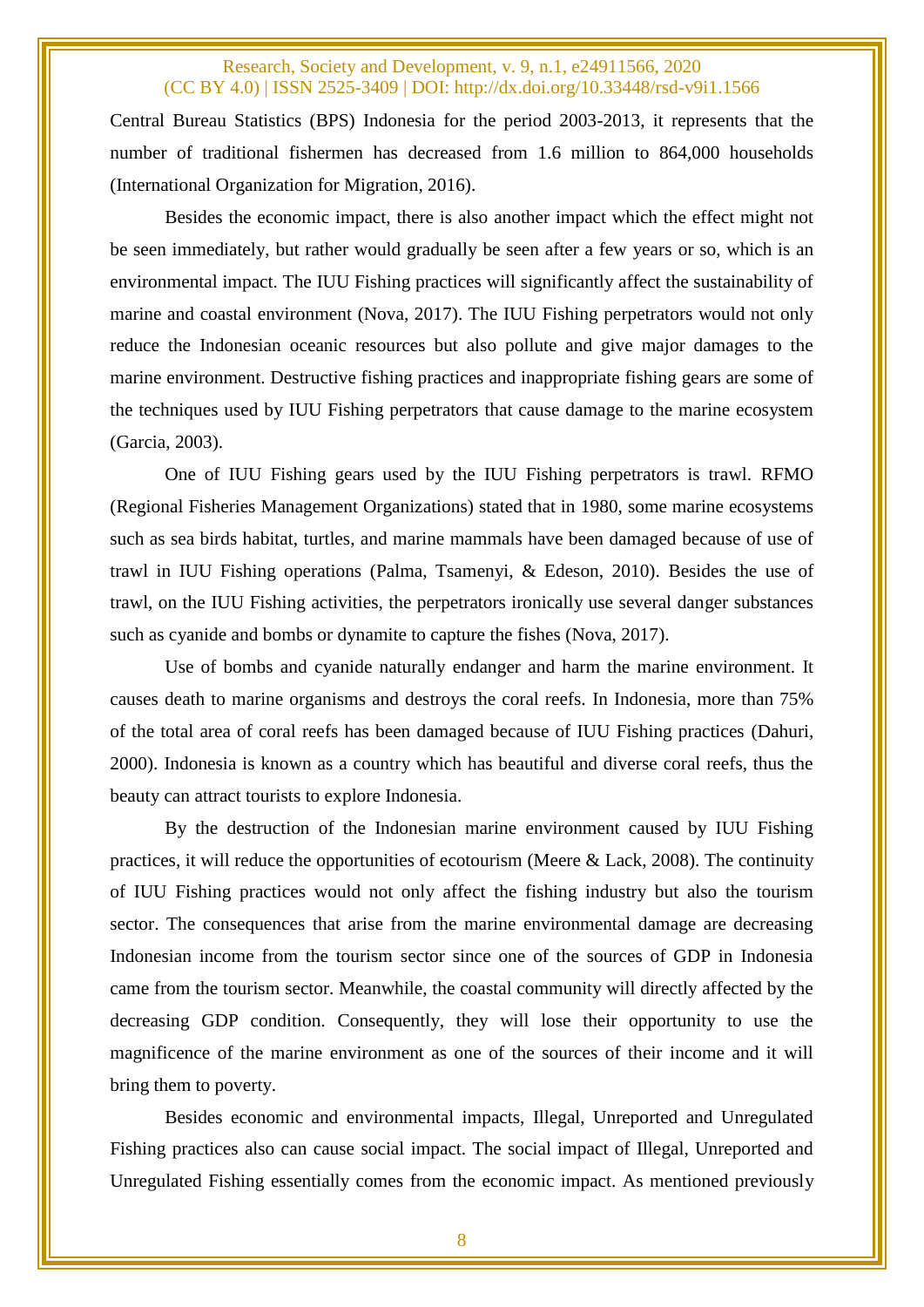that the continuity of IUU Fishing would cause commotion in society life, such as poverty, especially among the coastal community.

Since the amount of marine resources in the ocean has been reduced because of IUU Fishing activities, it creates a perception that fishing is no longer an advantageous career option. Some fishermen decided to look for another alternative job. The social consequence of IUU Fishing activities is the potential use of workers without any effective control. The IUU Fishing operator usually uses labor from small scale fishermen who come from various developing countries. Most of labor are having low education and less knowledge, so that their awareness about IUU Fishing practices is very low. They are willing to be paid with low wages, live in the ship with below standard and even their security is not guaranteed. Consequently, it results in their household income to be very low and the coastal community will befall over to the poverty even deeper (Palma et al., 2010).

The lack of fish market in the coastal area make it also difficult for coastal community to sell their catch, hence they eventually do barter with the IUU Fishing perpetrators since they have less education about IUU Fishing practices (Resosudarmo & Jotzo, 2018). Inadequate of fish market has made coastal community have no options except transacting with IUU Fishing perpetrators.

## - **Impacts to the Maritime Security Actors**

The impact of Illegal, Unreported and Unregulated Fishing could be felt by almost all parts of the societies. In the previous section, it was explained that IUU Fishing impacts Indonesian citizens, especially those who live in coastal areas. It is, of course, one of the most significant impacts. The Impact, however, does not stop just there, but as well as other aspects of societies. However, on a bigger scale, the reduction of catch from fisherman will not only impact the life of the fisherman itself. The reduction of catch would also lead to a reduction of the overall income of Indonesia as a whole, since Indonesia could be counted as one of the main exporters in terms of fisheries (FAO, 2016). The continuity of this event would lead to the reduction of Indonesia's Gross Domestic Profit (GDP), and in extreme cases, this will lead to other problems on a national scale. Some state actors affected by IUU Fishing practice are maritime security state actors such as the Indonesian Ministry of Marine Affairs and Fisheries (KKP), Indonesian National Marine Police, and Indonesian Navy (TNI-AL).

As maritime security actors, each actor have their main role in safeguarding Indonesian waters from Illegal, Unreported and Unregulated Fishing. Ministry of Marine Affairs and Fisheries (KKP) has an important role in conducting supervisory activities on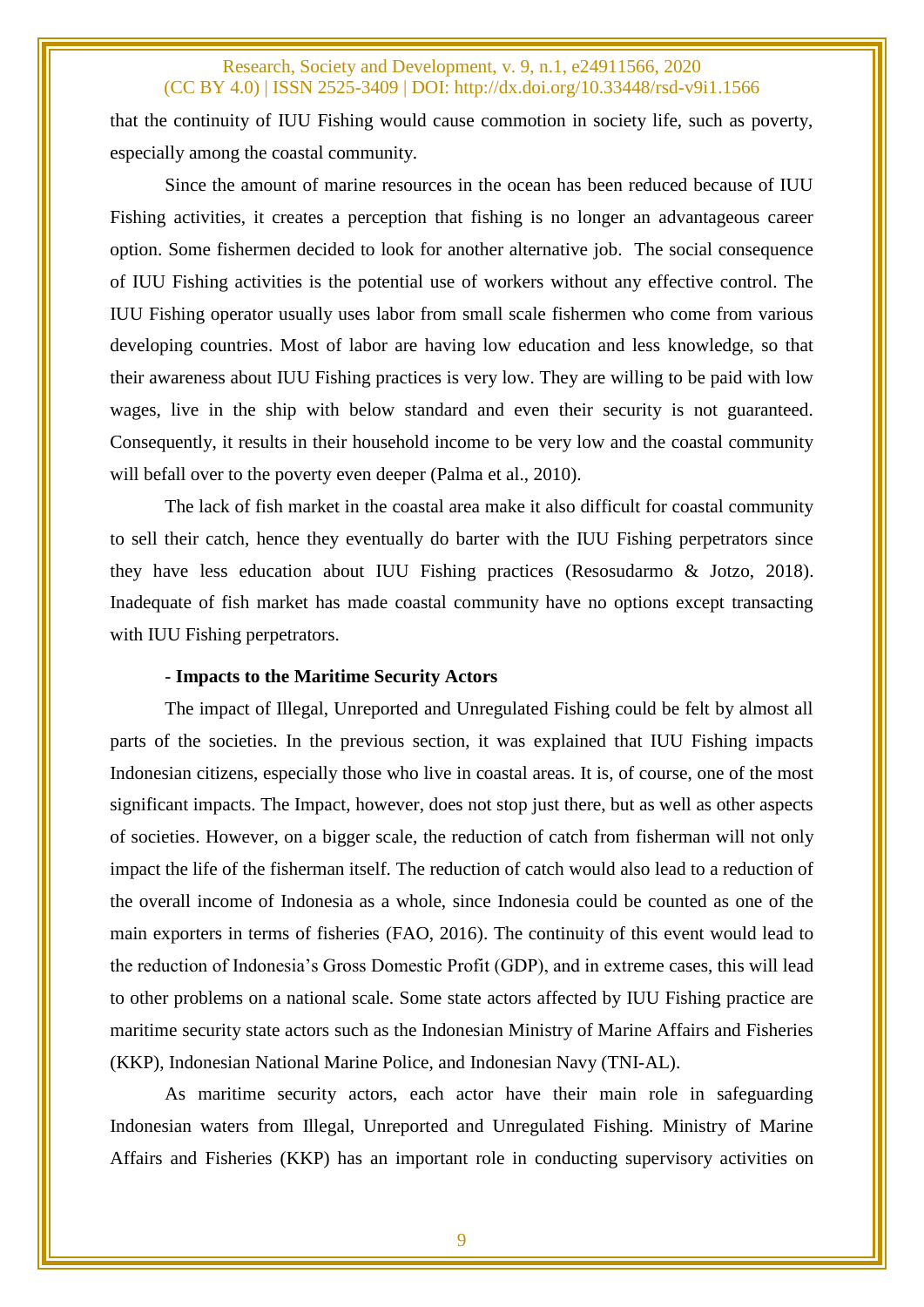Indonesian waters by providing guard ships to be used in their security operations. In their routine patrols, KKP collaborates with other state actors such as the Indonesian Navy and Indonesian National Police. Other than that, to analyze International cooperation between countries in the maritime sector related to IUU Fishing problem, KKP also assigns their focus on PUSKITA (Pusat Kerjasama Internasional dan Antar Lembaga) (Kementrian Kelautan dan Perikanan, 2014).

Another state actor who has an important role in safeguarding Indonesian waters from Illegal, Unreported and Unregulated Fishing is an Indonesian National Marine Police. They have responsibilities to fostering and performing their functions that aim to serve, protect, and maintain the security of Indonesian citizens and enforce the laws in Indonesian waters as well to against IUU Fishing practice (Putri et al., 2016).

Other than the Indonesian Ministry Marine Affairs and Fisheries and Indonesian National Marine Police, the Indonesian Navy (TNI-AL) also has a very important role in Indonesia's maritime security. They have three main roles in securing Indonesian waters, that are military role, police role, and diplomacy role. TNI-AL plays an important role in carrying out security, defense, and safeguards Indonesian water territory from foreign countries (Putri et al., 2016).

As state actors who have an important role to safeguards Indonesian waters, it is obvious that crimes such as Illegal, Unreported and Unregulated Fishing practices will give them significant impacts. Firstly, seeing the impacts that might happen caused by the IUU fishing, news will be spread, and people or even the world, as their natural behavior, would start seeking for the person to blame. In this case, the one organization that will be blamed, is, of course, the organization whose job is to protect them from IUU Fishing practices, which is maritime security state actors, such as Indonesian Ministry of Marine Affairs and Fisheries (KKP), Navy (TNI-AL), and National Marine Police.

Not only from inside, but the "blaming" will also result in diplomatic embarrassment for Indonesia where it comes from other countries that witness the event. The high rate of IUU fishing happens in Indonesia, consequently will be interpreted as Indonesian Security Actor's failure in protecting their ocean, which would lead also to questioning the country's integrity (Sodik, 2009). Furthermore, the continuity of IUU Fishing practices in Indonesia will also destruct International point of view to the image of Indonesia since it is considered as unmanageable fisheries (Raharjo, Sudrajat, Wasi Bintoro, & Saefudin, 2018). Indonesia might got International protest from other countries that may lead to the imposition of sanctions and even trade embargo (Dinas Kelautan dan Perikanan, 2008). When looking at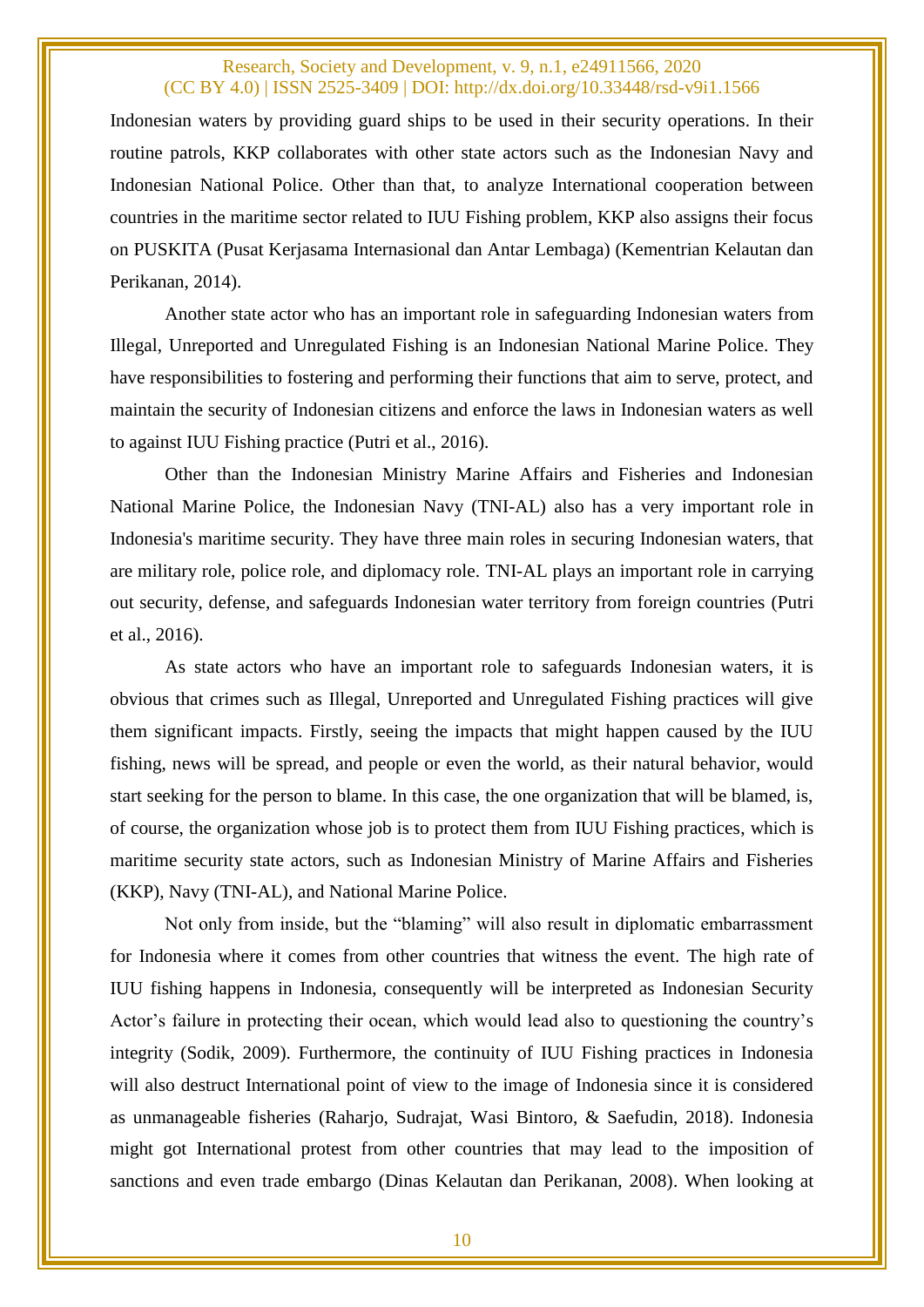these consequences that might happen to the country when the ocean is not well-protected from IUU fishing actors, we need to look at this event as one of the most potentially threatening matter, that might impact Indonesia as a whole.

Secondly, in terms of reduction of GDP, it will cause a reduction in the Government's national budgeting. In this case, some maritime state actors such as Ministry of Marine Affairs and Fisheries (KKP), Navy (TNI-AL), and Indonesia National Marine Police will be impacted, such as reduction in their wage, budgeting for operation activities, assets and services enhancements, etc.

This is, of course, a case that cannot be taken lightly. In lighter case, it might only impact minor parts of the organization, might be a delay or cancellation on some development or service enhancement projects, that ceases in-country development. In extreme cases, organizations would need to reduce the number of employees to cut the budget. This will lead to many rather horrific events on their growth, such as protests and many other events that can impact the nation's stability.

#### **-Actions of Indonesian Government against IUU Fishing Practices**

Since Illegal, Unreported and Unregulated Fishing practices have many negative impacts as mentioned in previous sections, Indonesia has been considered IUU Fishing as a major threat that needs to be addressed. The combat against IUU Fishing became a high priority agenda for the Indonesian government to protect the sustainability of Indonesian waters (Sodik, 2009). Since the election of President Joko Widodo in 2014, maritime and fisheries policy has been a central priority for the Indonesian government. In 2015, the Indonesian government doubled the budget of the Ministry of Marine Affairs and Fisheries (KKP) (OECD, 2018).

President Joko Widodo has a vision in developing Indonesian marine and fisheries. The vision is "Laut sebagai Masa Depan Bangsa". Meanwhile, in marine and fisheries development mission, Indonesian President Joko Widodo is referring to three pillars, which are Sovereignty Pillar, Sustainability Pillar, and Prosperity Pillar (Pudjiastuti, 2018). The values imbued in the vision and mission stated by Joko Widodo is rather deeply meaningful when combined. As President Joko Widodo sees the ocean as a significantly paramount source of Indonesian income and wealth, it essentially holds the future of the nation itself.

The country sees the ocean as one important aspect that would create the future of the nation, hence, it must be protected and as well, developed most efficiently. To achieve this goal, the country holds strongly onto the three pillars. First, Sovereignty, denotes the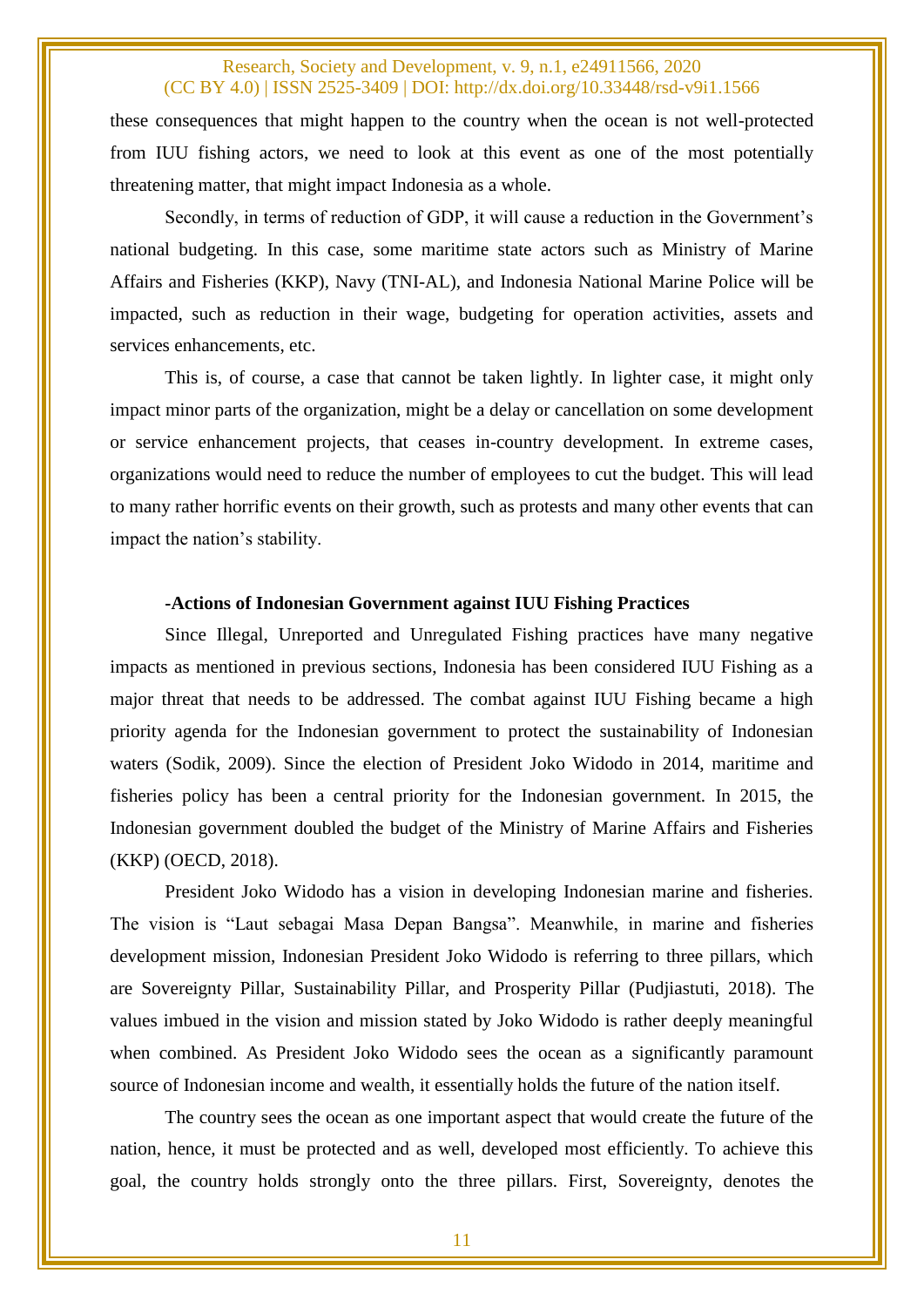Indonesian marine as resource meant only for Indonesian citizens. This, of course, includes the local fishermen, businessmen, and Indonesian citizen as a whole. Secondly, Sustainability, denotes the Indonesian marine as one resource that will hold Indonesia for a long term, far away in the future, hence the sustainability must be kept secure. This includes the protection from any form of oceanic pollution, IUU Fishing practices, and any other act that would endanger Indonesian marine's sustainability.

Lastly, Prosperity, denotes the Indonesian ocean as one source of Indonesian prosperity and wealth of Indonesian citizen. This, of course, concludes all the previous points that Indonesian marine needs to be protected and secured in terms of its sustainability, so that it can provide prosperity to the Indonesian citizens. To achieve the vision, some laws, regulations, and policies have been established and being implemented to fight IUU Fishing problem in Indonesia.

One of the policies that are being implemented in Indonesia is the sinking policy by Minister Susi Pudjiastuti to the perpetrators of Illegal, Unreported and Unregulated Fishing. The sinking vessel policy is also mentioned in Article 69 verse (4) of Law no. 45 Year 2009 (Raharjo et al., 2018). The law stated that investigators or supervisor of fisheries, in carrying out their function, they can take special action in forms of burning and or sinking the foreign vessels that proven to commit IUU Fishing activities supported by strong evidence in Indonesian Exclusive Economic Zone (Isnurhadi, 2017).

However, the policy seemed not effectively implemented until 2015. It can be seen from the number of vessels that were sunk from 2009 to 2012 that were only 37 ships (Raharjo et al., 2018). Meanwhile, in Minister Susi Pudjiastuti era, from 2014 through 2016, the government has drowned 151 vessels (Tirto.id, 2016). With the sinking vessels policy, it is expected to give deterrent effects to the IUU Fishing perpetrators.

Other than the sinking vessels policy, president Joko Widodo also ratify a President regulation number 44/2016 related to negative list of foreign investment which stated that capture fisheries business is closed for foreigners (Marta, 2017). The regulation aims to make Indonesian sea sovereignty is only for domestic capital, domestic capture fisheries businessmen, domestic vessels, and even Indonesian vessel's crew. With this regulation, it is expected that it can give prosperity guarantee to the Indonesian capture fisheries businessmen. Besides sinking vessels policy and President regulation, the Indonesian Ministry of Marine Affairs and Fisheries also established a regulation number 57/2014 related to prohibition toward transshipment activity. It stated that fish trading activity is prohibited to be done in the middle of the sea (Isnurhadi, 2017). All policies and regulations created by Indonesian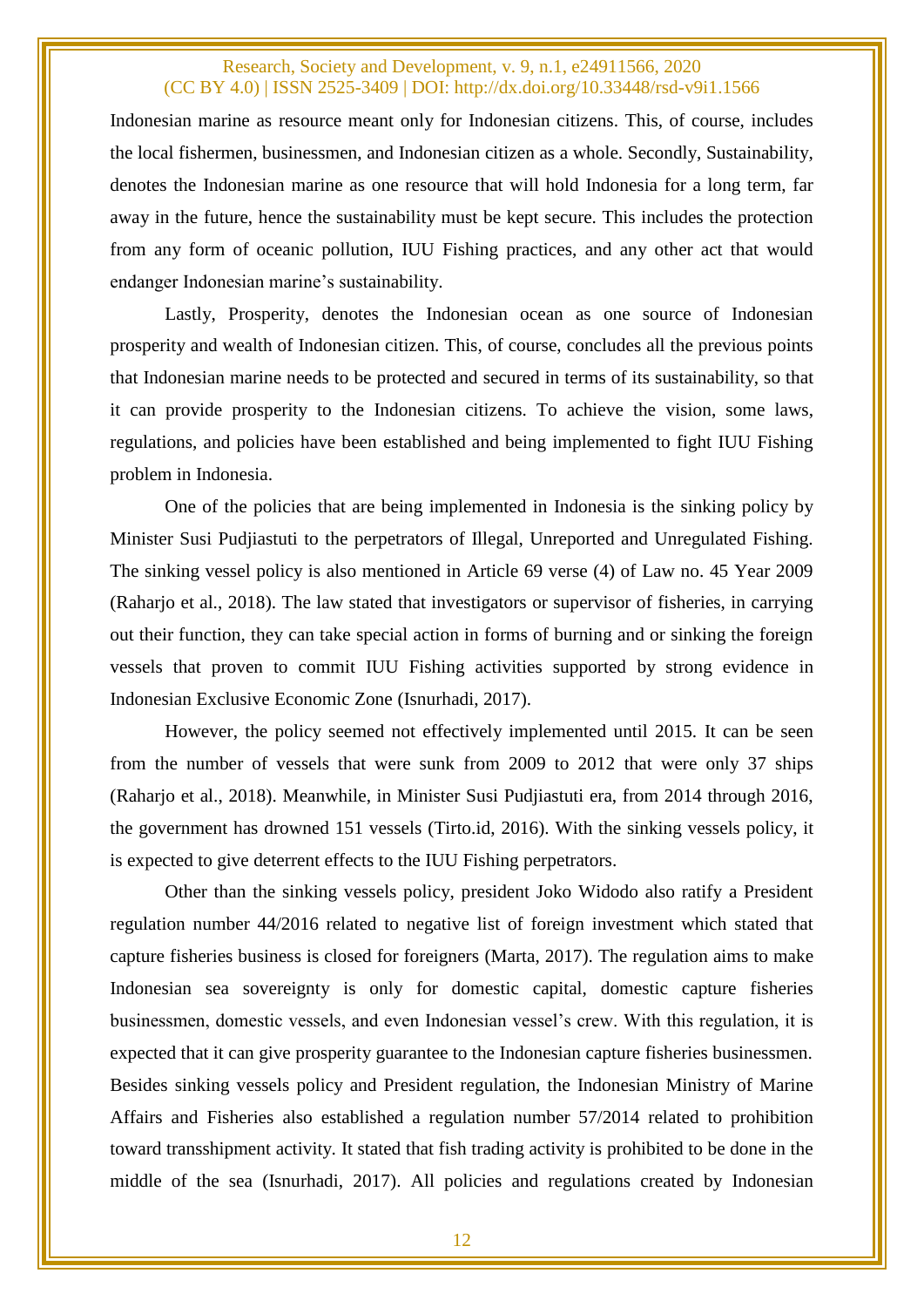government aim to against IUU Fishing activity in Indonesian Exclusive Economic Zone (EEZ), so that the prosperity of capture fisheries businessman especially small scale fishermen and coastal community can be kept secure.

## **4. Conclusion and Recommendation**

Several points need to be noted carefully. As it has been known that Indonesia holds a rather huge amount of potential oceanic resources, it can be said that the "richness" of Indonesian oceanic resources can be very tempting when seen by other countries. The proof of this statement is the chain of events that put Indonesia as a victim of the Illegal, Unreported and Unregulated fishing that has been happening for the past several years. The impact of these events could be felt significantly by citizens of Indonesia in general, and coastal communities and maritime security state actors in specific. Starting from how Illegal, Unreported and Unregulated Fishing can affect the life of coastal communities such as fishermen, oceanic marketplace by reducing the number of catch, polluting the ocean, causing them to suffer from economic aspect that would also increase the number of poverty in the coast.

On the next step, the case grows by the reduction of number of oceanic catches available in the market, impacting Indonesia's overall GDP since until now it has been one of Indonesia's main sources of income, then causing instability in the country which will lead to national-scale problems such as increase in national poverty rate.

IUU Fishing activity has also a significant impact on the Indonesian marine environment. The perpetrators are not only stealing Indonesian ocean resources but also causing major damage to the marine ecosystem. If the IUU Fishing activities along with damage Indonesian marine ecosystems keep continue, the sustainability of Indonesian maritime development will be disrupted and the consequences will suffer Indonesian citizens, especially the coastal communities. The problem continues to global-scale problems after this step. The national-scale problem above would be heard by other countries, causing them to have various comments and perceptions towards the condition in Indonesia. Other countries will see Indonesia failing in protecting their country's one of the most valuable assets, and will be seen negatively. This will be burdened heavily especially to maritime security state actors such as the Indonesian Ministry of Marine Affairs and Fisheries (KKP), Navy (TNI-AL), and National Marine Police. They will be seen as failing in doing their duty to protect Indonesia's ocean from such crime, which then will be the beginning of Indonesia's downfall.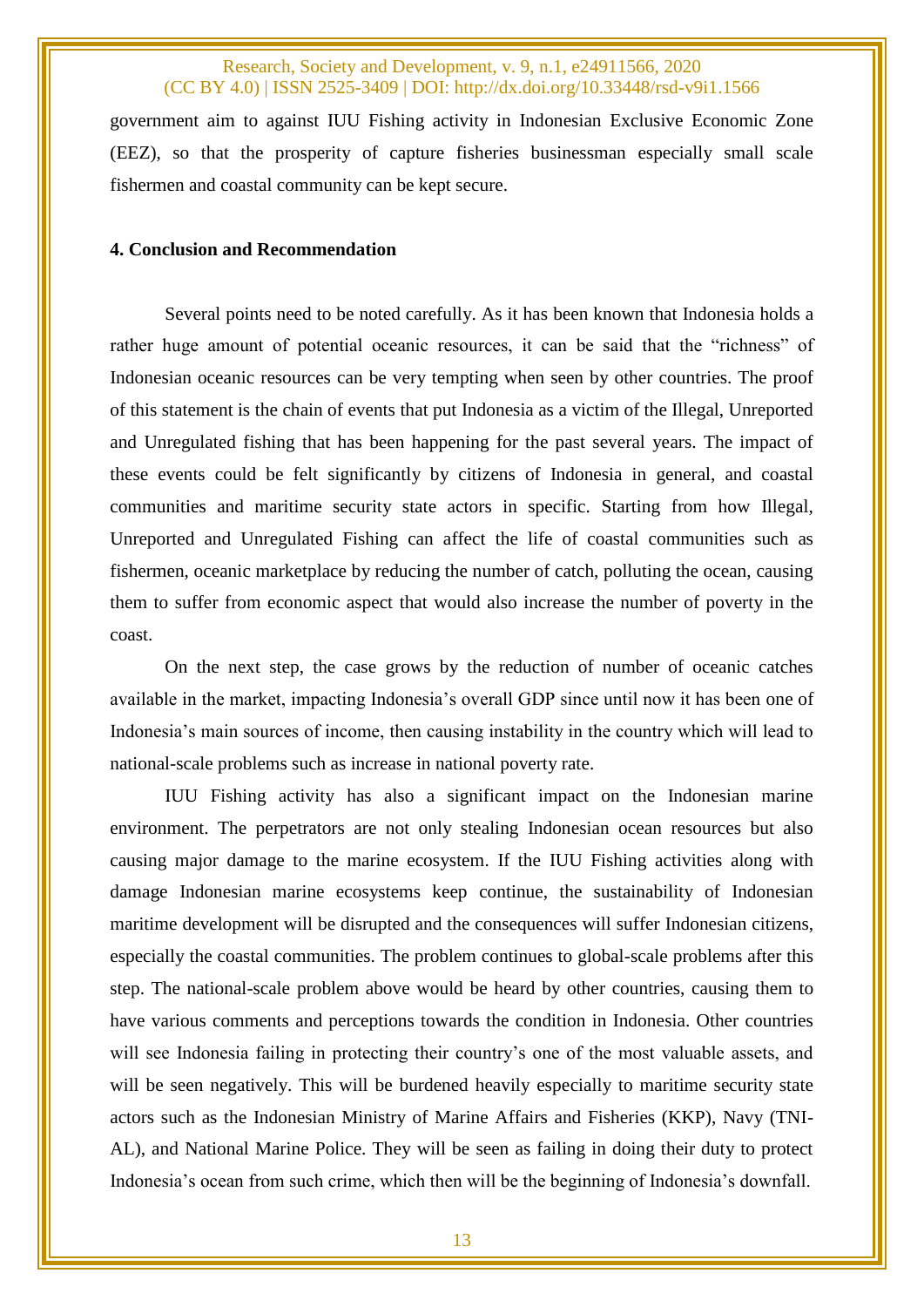Looking at the description of the consequences that can happen when the problem of Illegal, Unreported and Unregulated Fishing continues and not be taken care seriously, it is paramount for us to look at this problem and find the best solution to solve the problem. Indonesia now has been increasing the security against such crime, such as implementing the sinking vessels policy, President's regulation number 44/2016 about the sovereignty of Indonesian waters, and Ministry of Marine Affairs and Fisheries regulation number 57/2014 related to prohibition toward transshipment activity. These are some of the great steps to increase Indonesia's defense against illegal, unreported, unregulated fishing by the government.

However, the defensive act would not be enough if Indonesian citizens do not as well increase our awareness of the crime. One of the suggestions that can be improved from this is the act of raising awareness, especially towards the coastal communities. Educations must be transferred to them on how important it is to protect our ocean ecosystem and not pollute them, and what can we do to avoid Illegal, Unreported and Unregulated Fishing to maintain the sovereignty, sustainability, and prosperity of Indonesia.

Besides raising awareness about the danger of IUU Fishing activities toward Indonesian citizens, increasing effectiveness of security operations performed by Indonesian maritime state actors such as KKP, TNI-AL, and Marine Police in Indonesia Exclusive Economic Zone (EEZ) is also a step that can be taken to reduce IUU fishing practices. It can be done by increasing the number of the security operation vessels.

#### **References**

Agnew, D. J., Pearce, J., Pramod, G., Peatman, T., Watson, R., Beddington, J. R., & Pitcher, T. J. (2009). Estimating the worldwide extent of illegal fishing. *PLoS ONE*. https://doi.org/10.1371/journal.pone.0004570

Beke, M., & Bomeyer, R. (2014). Illegal, Unreported and Unregulated Fishing: Sanctions in the EU. *Igarss 2014*. https://doi.org/10.1007/s13398-014-0173-7.2

Dahuri, R. (2000). Policies and Strategic for Coastal and Marine Resources Development as a New Source of Indonesia Sustainable Economic Development. *ISTECS Journal*, *1*(1), 1–10.

Dahuri, R. (2010). *Cetak Biru Pembangunan Kelautan dan Perikanan Menuju Indonesia yang*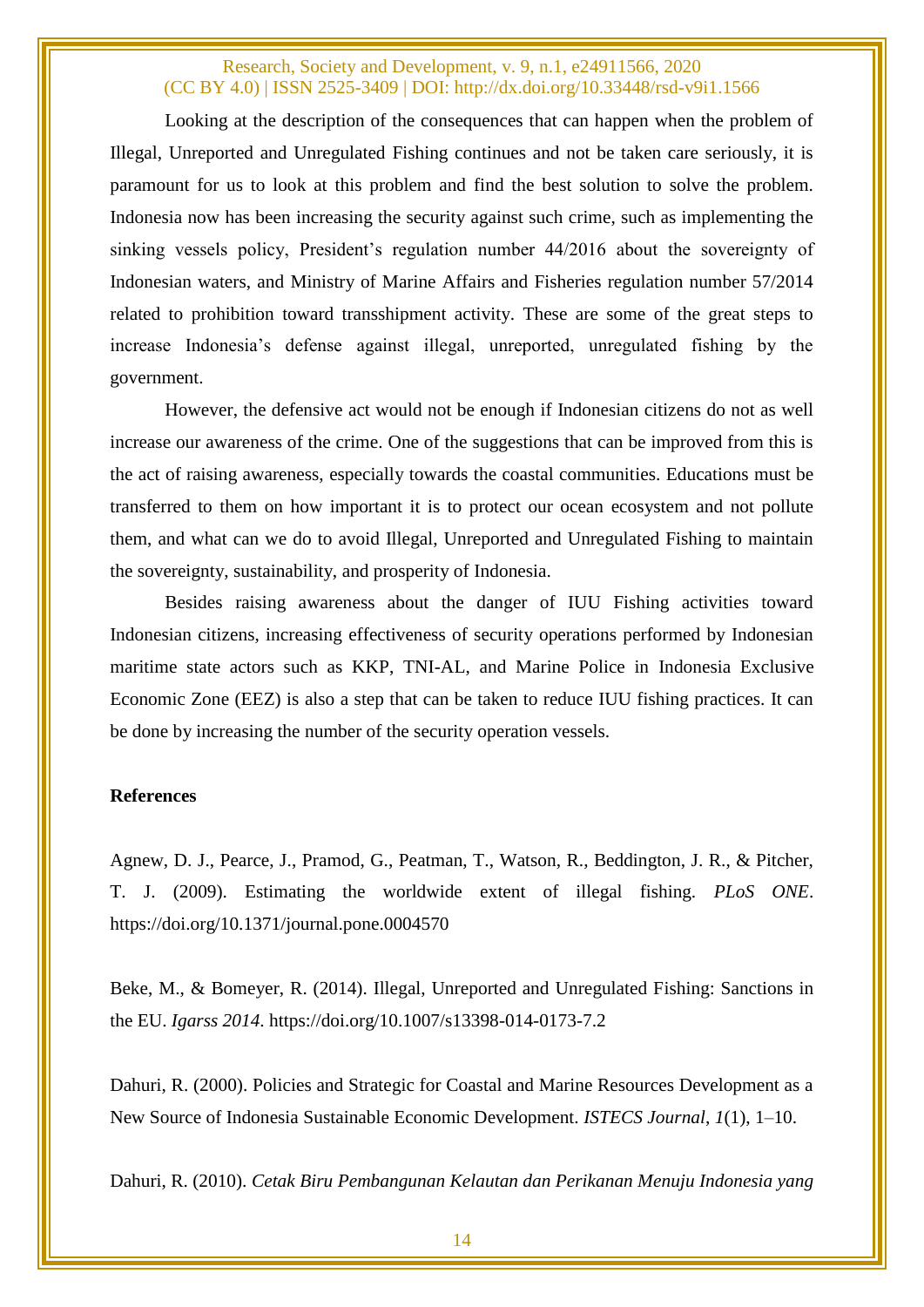*Maju, Adil-Makmur, dan Berdaulat*. Jakarta: PKSPL-IPB.

Dinas Kelautan dan Perikanan. (2008). Actual Information on IUU Fishing. Retrieved from Dinas Kelautan dan Perikanan website: http://www.dkp.go.id/content.php?c=4838

FAO. (2016). The state of world fisheries and aquaculture: Contributing to food security and nutrition for all. In *FAO*. https://doi.org/92-5-105177-1

Gallic, B. Le, & Cox, A. (2006). An economic analysis of illegal, unreported and unregulated (IUU) fishing: Key drivers and possible solutions. *Marine Policy*. https://doi.org/10.1016/j.marpol.2005.09.008

Garcia, S. M. (2003). *The Ecosystem Approach to Fisheries: Issues, Terminology, Principles, Institutional Foundations, Implementation and Outlook*. Retrieved from http://www.fao.org/3/y4773e/y4773e00.htm#Contents

International Organization for Migration. (2016). *Report on Human Trafficking, Forced Labor and Fisheries Crime in The Indonesian Fishing Industry*. Jakarta.

Isnurhadi, M. R. (2017). Sekuritisasi Illegal Unreported Unregulated Fishing di Perairan Indonesia di Era Pemerintahan Joko Widodo. *Cakra Studi Global Strategis*.

Kementrian Kelautan dan Perikanan. (2014). KKP Terbitkan PERMEN Pelaksanaan Tugas Pengawas Perikanan. Retrieved from Kementerian Kelautan dan Perikanan website: http://djpsdkp.kkp.go.id/index.php/arsip/c/120/KKP-TERBITKAN-PERMENPELAKSANAAN-TUGAS-PENGAWAS-PERIKANAN/

Marta, M. F. (2017). Susi dan Tiga Pilar yang tak Sekedar Mitos. Retrieved from Kompas.com website: http://ekonomi.kompas.com/read/2017/09/07/051546726/susi-dan-tigapilar-yang-tak-sekadar-mitos

Meere, F., & Lack, M. (2008). *Assessment of Impacts of Illegal, Unreported and Unregulated Fishing in the Asia-Pacific*. APEC Fisheries Working Group: Asia-Pacific Economic Cooperation.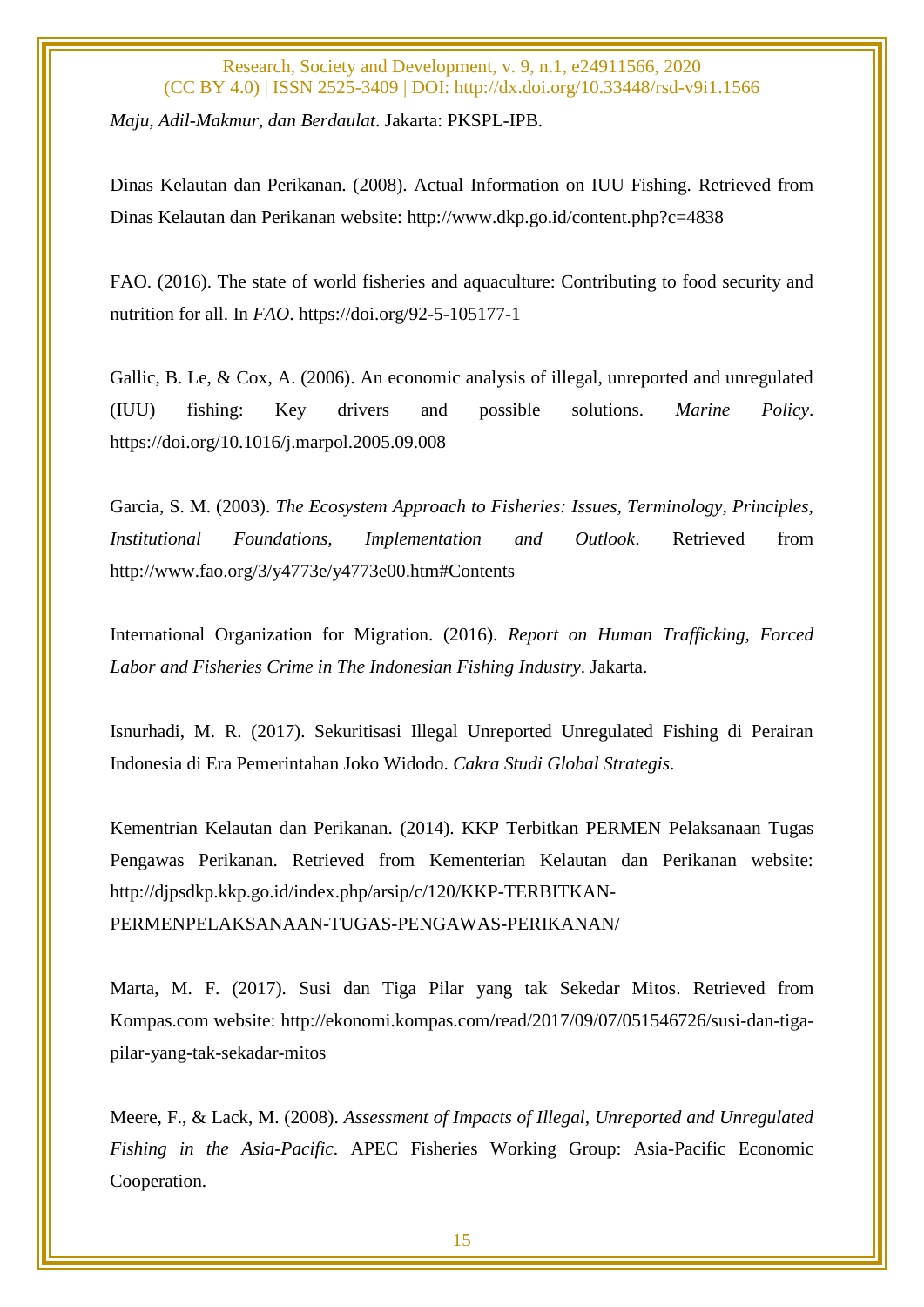Muhamad, S. V. (2012). Illegal Fishing Di Perairan Indonesia: Permasalahan Dan Upaya Penanganannya Secara Bilateral Di Kawasan\*. *Jurnal Ilegal Fishing*. https://doi.org/10.1002/asi

Nova, S. A. R. (2017). Illegal, Unreported and Unregulated Fishing: The Impacts and Policy for Its Completion in Coastal West of Sumatera. *Indonesian Journal of International Law*. https://doi.org/10.17304/ijil.vol14.2.689

OECD. (2018). *OECD Review of Fisheries 2017*. Paris.

Palma, M. A., Tsamenyi, M., & Edeson, W. (2010). Promoting sustainable fisheries: The international legal and policy framework to combat illegal, unreported and unregulated fishing. *Legal Aspects of Sustainable Development*.

Pudjiastuti, S. (2018). *Laporan Keuangan Kementerian Kelautan dan Perikanan Tahun Anggaran 2017 (Audited)*. Retrieved from http://kkp.go.id/an-component/media/uploadgambar-pendukung/kkp/LAPORAN/Laporan Keuangan/LK\_KKP\_AUDTED\_2017.pdf

Putri, L. E., Windiani, R., & Hanura, M. (2016). Upaya Kerjasama Indonesia - Filipina dalam Mengatasi Praktek Illegal Fishing di Perairan Indonesia Periode 2007 - 2011. *Journal of International Relations*, *2*(1), 180–188.

Raharjo, A., Sudrajat, T., Wasi Bintoro, R., & Saefudin, Y. (2018). The sinking ship policy to the perpetrator of illegal, unregulated and unreported fishing in criminal law perspective. *E3S Web of Conferences*. https://doi.org/10.1051/e3sconf/20184706002

Resosudarmo, B. P., & Jotzo, F. (2018). Development, Resources and Environment in Eastern Indonesia. In *Working with Nature against Poverty*. https://doi.org/10.1355/9789812309600- 007

Schmidt, C.-C. (2004). Addressing illegal, unreported and unregulated(IUU) fishing. *International Fisheries Compliance 2004 Conference*. Brussels: OECD.